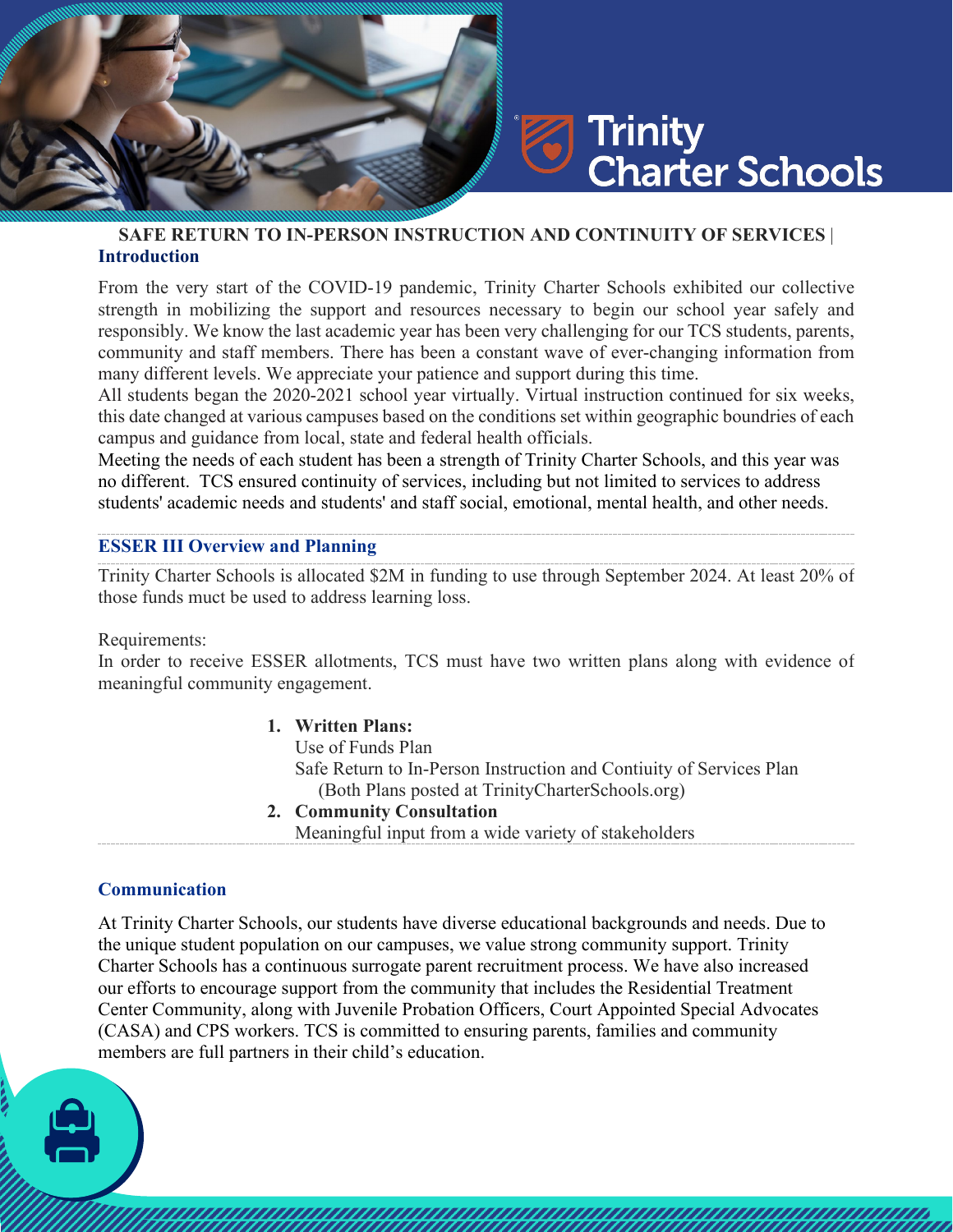In preparation for effective planning in each key area of work, it was critical to receive feedback from our families and teaching staff regarding their experiences during school closures. Feedback regarding concerns and needs was essential as we planned for the school year with a lens of continuous improvement. Strategies for implementing effective parent and family engagement included virtual and in-person meetings, regular electronic communication, and ongoing survey research with all levels of stakeholders.

Students, and Staff were surveyed May 21 through May 28, 2021.

Parents, family and community were surveyed June 2 -22, 2021

Family Survey - focused on seeking feedback on their overall learning experience, connectivity/technology, student engagement, social emotional well being, and feedback on what improvements could be made for the fall, and what are the greatest concerns with returning to school for 100% face-to-face instruction, for the 21-22 school year.

Teacher Survey - focused on seeking feedback on instructional barriers and obstacles faced during the closure, student engagement, student instructional support, communication with students, staff and leadership, and overall well being.

## **Use of Funds**

Trinity Charter Schools plans to use ESSER funds in 4 categories that align with TEA's spending buckets. We will also adapt our plan as we learn what is most impactful.

| 1. Supported Teachers     | Professional Developent, Staff Recruitment/Retention  |
|---------------------------|-------------------------------------------------------|
| 2. Rigorous Instructional | Digital Tools/Software, High-Quality Curriculum       |
| Materials                 |                                                       |
| 3. Personalized Student   | Personalized Learning Model (ILP), High Dose Tutoring |
| Learning                  |                                                       |
| 4. Social Emotional Well- | SEL Support for Students, Teachers, and Parents       |
| being                     |                                                       |

## **Personalized Student Learning**

The impact of the pandemic left significant unfinished learning on students at Trinity Charter Schools. TCS is committed to doing everything possible to ensure our students receive rigorous instruction that meets the student's individual needs, no matter whether students are learning in person or remotely.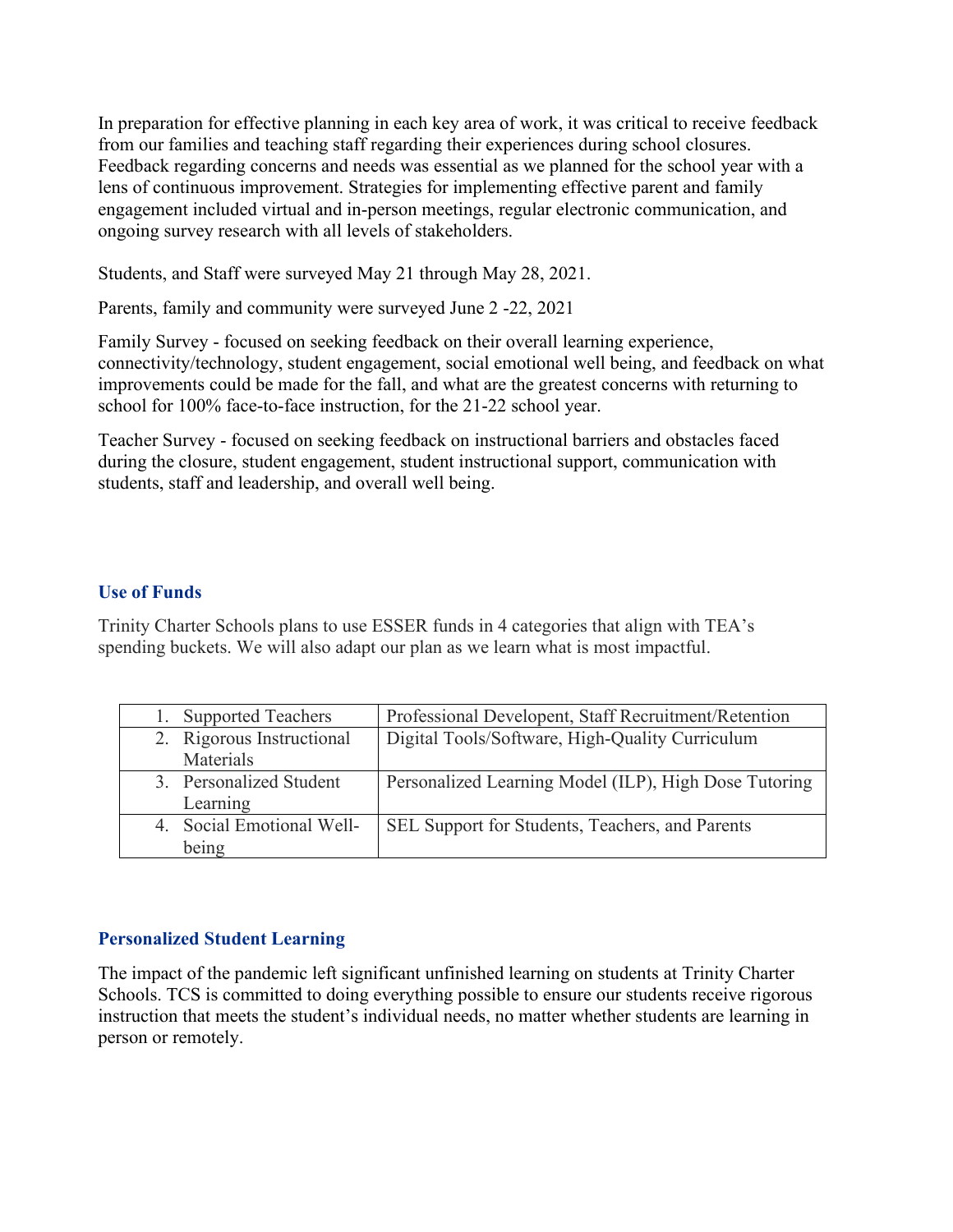Personalized learning models better utilize instructional time and leverage student strengths. These models provide teachers with additional opportunities for intensive interventions for students that are struggling with concepts or those that were most heavily impacted by unfinished learning. Personalized learning will enable TCS to target and respond to the specific learning needs of each of our students. Funds will cover costs for additional digital tools, assessment resources and professional learning.

## **TCS Expectations**

- Provide students/parents with training on the programs used by the campus/district.
- Deliver regular, predictable instruction to students using the Google Classroom platform, supplemented by other programs.
- Arrange individualized learning and interventions for students as needed using IEPs and campus developed Individualized Learning Plans.
- Plan and implement engagement that is equivalent to direct content work that a student would be engaged in over a normal school year.

## **High-Dosage Tutoring**

High-dosage tutoring is one of the most effective ways to increase achievement for students that identify as economically-disadvantaged. This very targeted, personalized tutoring method accelerates student learning and closes learning gaps.

In addition to tutoring that occurs during the school day, TCS students will be invited to after-school tutoring activities based on their classroom academic performance and performance on target tests/benchmark assessments. Teachers will conduct four "rounds" of tutoring throughout the school year and will notify parents of their child's nomination for each of the tutoring opportunities. Data from student's Personalized Individual Learning Plans will inform tutoring personnel on student's gaps and prioritize areas of student learning and instructional practices.

## **Strategic Staffing Design**

Trinity Charter Schools will continue to focus on high-quality rigorous instruction.

## **Investing in Talent**

TCS will leverage the most effective resource we have to improve student achievement - our teachers. We will incorporate a variety of strategic staffing designs. In addition, we will expand our teacher coaching model to ensure every teacher has access to a high-quality instructional coach. Personalized professional learning will foster the growth and development of each teacher in the areas of acceleration and blended learning.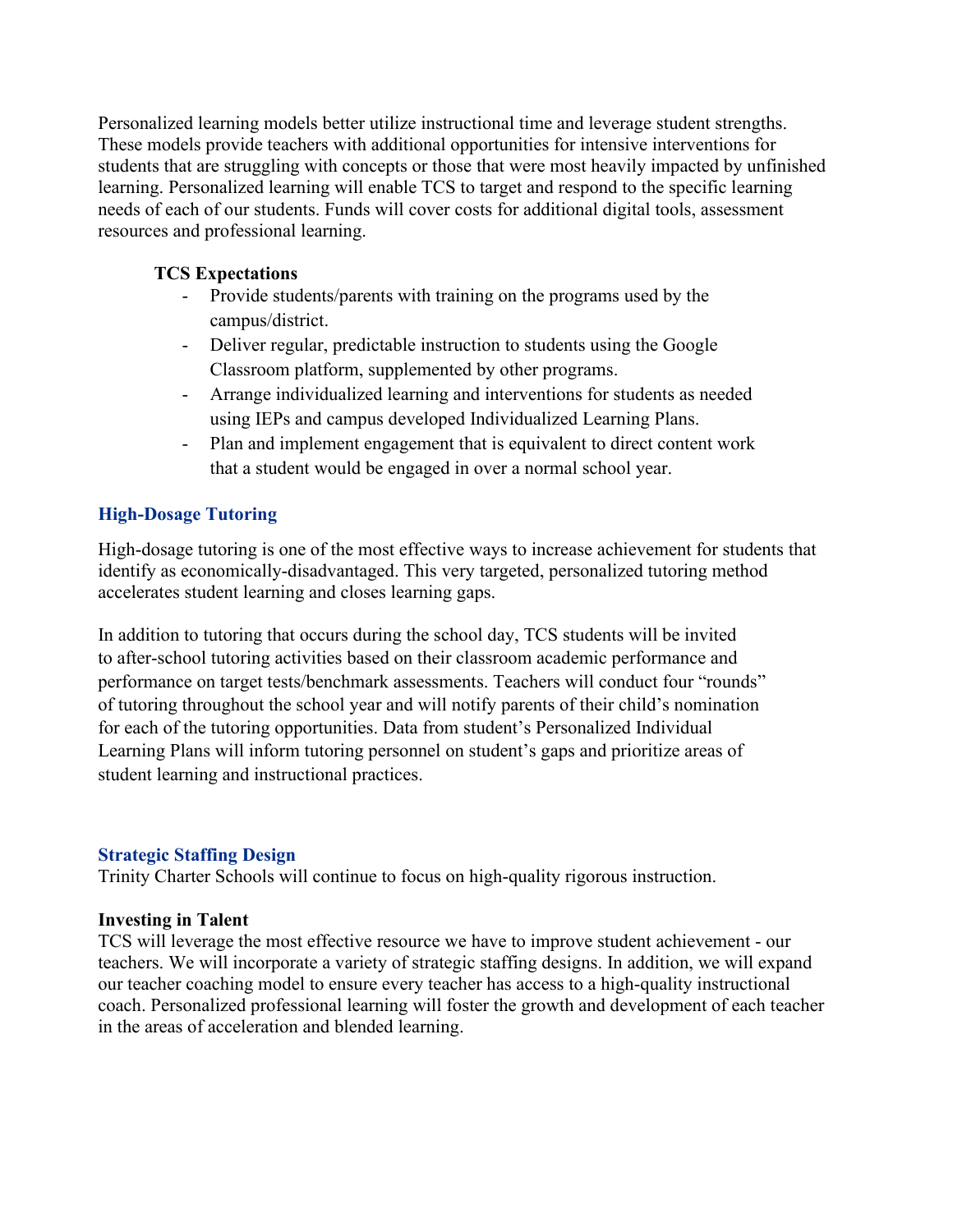#### **Implementation**

To effectively meet the needs of students, Trinity Charter Schools will continue to support a professional development program that provides instructional staff and leadership with the tools and knowledge required to teach the written curriculum; thereby, building capacity within schools so there is a commitment to teaching, learning and continuous improvement.

All staff are required to participate in continuous growth as an integral part of their job assignment. Trinity Charter Schools' professional development program provides capacity building opportunities based upon individual needs and professional goals as they relate to campus and program goals.

The TCS professional development plan is designed to provide information, training, and coaching in a layered and on-going format while focusing on content area knowledge, curriculum documents and planning, technology program, data driven instruction and remote asynchronous best instructional practices. District-wide, online professional development dates start in August before school and are scheduled throughout the school year. This will provide educators opportunities to immerse themselves in the necessary information to be successful in their job performance. They are then provided focused coaching and further training opportunities through individual learning pathways.

Areas of Focus

- Content area knowledge, curriculum documents and planning, technology programs, and data driven instruction.
- Fall PD Week of professional learning opportunities.
- Professional development focus topics identified each month with learning opportunities provided.
- Professional development dates included in the school year-data and teacher/ administrator feedback will drive decisions for focus topics.
- Job-embedded coaching and regular PLCs with Master-Mentor Team as needed, throughout the year.

## **Social and Emotional Well-Being**

All Trinity Charter School staff will be trained on approaches for building individual resilience through self-care and active coping. Staff will also be guided through developing a personal action plan to start building positive supports for themselves. Campus staff will learn basic information about stress and how COVID-19 has resulted in a "perfect storm" stress condition.

## **Trauma-Informed Care and Strategies**

All TCS Campus staff will learn how to create systems of support on campuses and in classrooms. Staff will participate in developing an action plan and incorporating learned concrete strategies to support the social-emotional needs of our students in the learning environment. Additionally, all staff will be trained on the basics of traumatic experiences and the impact on a child's development, behavior, and overall school functioning.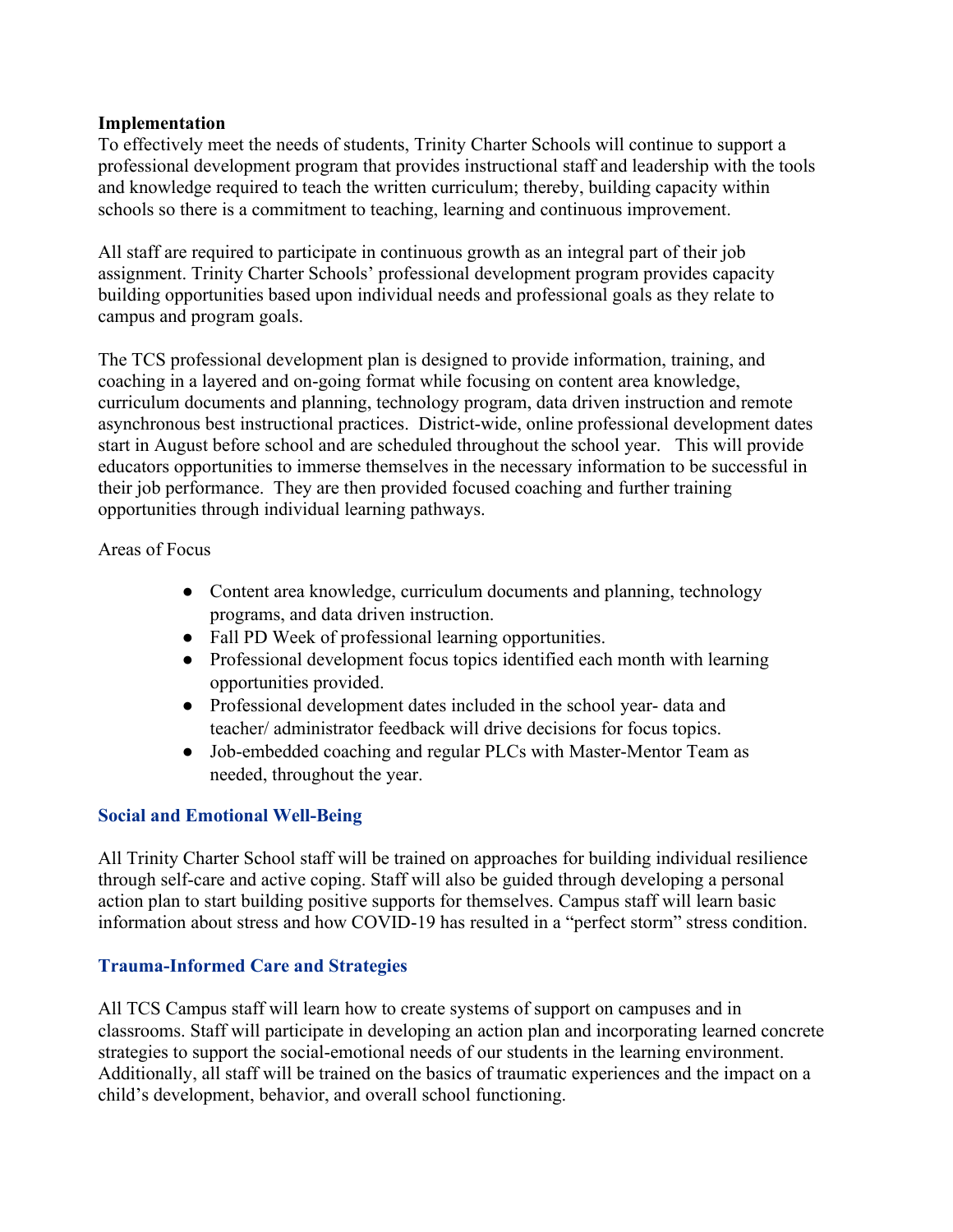#### **Health and Safety Guidelines**

As always, our top priority is the safety of our students, families, and staff. All TCS health and safety protocols are subject to change as updated guidance is provided by the Texas Education Agency (TEA), governing authorities, and county health officials.

Trinity Charter Schools will focus on ensuring all students, staff and parents are educated on health and safety protocols and good hygiene practices, including frequent and thorough handwashing, covering coughs and sneezes, and social distancing to the extent feasible, using the district and campus websites, social media, email, building signs and classroom lessons with videos.

All classrooms will be provided with an alcohol-based sanitizer spray and paper towels for sanitizing desks and technology.

TCS will ensure face mask are available to all teachers and staff, if needed. Visitors will be encouraged to make an appointment to meet with campus staff. If at all possible, the meeting will be held virtually. If a virtual meeting is not possible, only the person who makes the appointment may attend the in-person meeting to limit the number of visitors to the school at one time.

#### **Health and Safety Guidelines Re-Entry Criteria Individuals Confirmed or Suspected with COVID-19:**

1. Any individuals who themselves either: (a) are lab-confirmed to have COVID-19; or (b) experience the *symptoms of COVID-19* (listed below) must stay at home throughout the infection period, and cannot return to campus until the school system screens the individual to determine any of the below conditions for campus re-entry have been met:

• In the case of an individual who was diagnosed with COVID-19, the individual may return to school when all three of the following criteria are met:

o i. at least one day (24 hours) has passed since recovery (resolution of fever without the use of fever-reducing medications); o ii. the individual has improvement in symptoms (e.g., cough, shortness of breath); and

- o iii. at least ten days have passed since symptoms first appeared.
- In the case of an individual who has symptoms that could be COVID-19 and who is not evaluated by a medical professional or tested for COVID-19, such individual is assumed to have COVID-19, and the individual may not return to the campus until the individual has completed the same three-step set of criteria listed above.
- If the individual has symptoms that could be COVID-19 and wants to return to school before completing the above stay at home period, the individual **must** either